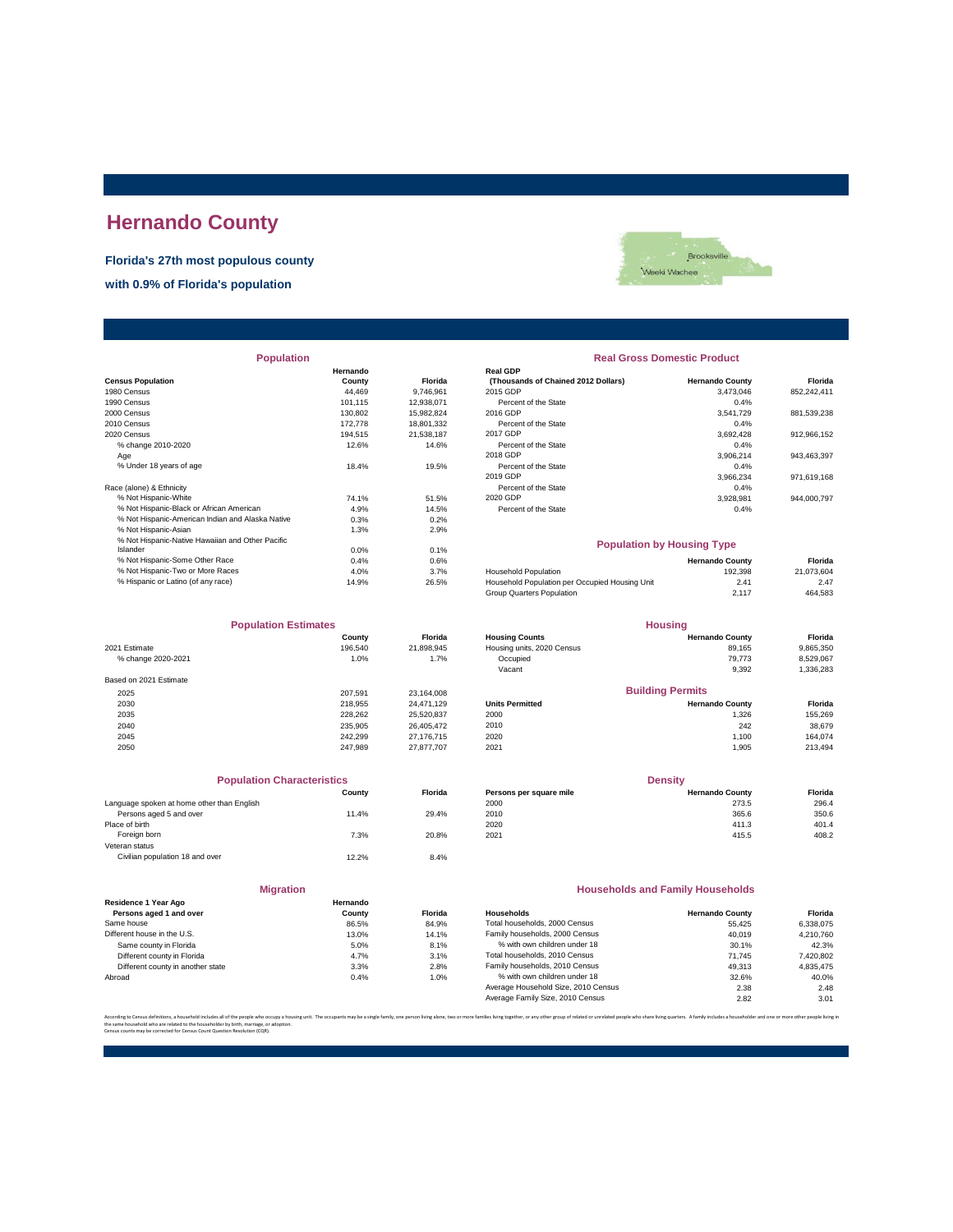# **Hernando County**

|                                                                              |                     |                         | <b>Employment and Labor Force</b>                               |                        |                  |
|------------------------------------------------------------------------------|---------------------|-------------------------|-----------------------------------------------------------------|------------------------|------------------|
| <b>Establishments</b>                                                        | Hernando            |                         | <b>Establishments</b>                                           |                        |                  |
| 2020                                                                         | County              | Florida                 | % of All Industries, 2020                                       | <b>Hernando County</b> | Florida          |
| All industries                                                               | 4,078               | 763,854                 | All industries                                                  | 4,078                  | 763.854          |
| Natural Resource & Mining                                                    | 36                  | 5,514                   | Natural Resource & Mining                                       | 0.9%                   | 0.7%             |
| Construction                                                                 | 565                 | 77,720                  | Construction                                                    | 13.9%                  | 10.2%            |
| Manufacturing                                                                | 130                 | 21,822                  | Manufacturing                                                   | 3.2%                   | 2.9%             |
| Trade, Transportation and Utilities                                          | 771                 | 145.853                 | Trade, Transportation and Utilities                             | 18.9%                  | 19.1%            |
| Information                                                                  | 51                  | 13,437                  | Information                                                     | 1.3%                   | 1.8%             |
| <b>Financial Activities</b><br>Professional & Business Services              | 392<br>800          | 83,911<br>187,348       | <b>Financial Activities</b><br>Professional & Business Services | 9.6%<br>19.6%          | 11.0%<br>24.5%   |
| Education & Health Services                                                  | 600                 | 87,764                  | Education & Health Services                                     | 14.7%                  | 11.5%            |
| Leisure and Hospitality                                                      | 364                 | 61,008                  | Leisure and Hospitality                                         | 8.9%                   | 8.0%             |
| Other Services                                                               | 280                 | 56,385                  | Other Services                                                  | 6.9%                   | 7.4%             |
| Government                                                                   | 51                  | 5,895                   | Government                                                      | 1.3%                   | 0.8%             |
|                                                                              |                     |                         |                                                                 |                        |                  |
| <b>Average Annual Employment</b><br>% of All Industries, 2020                | Hernando<br>County  | Florida                 | <b>Average Annual Wage</b><br>2020                              | <b>Hernando County</b> | Florida          |
| All industries                                                               | 43,248              | 8,453,489               | All industries                                                  | \$40,896               | \$55,840         |
| Natural Resource & Mining                                                    | 6.9%                | 0.8%                    | Natural Resource & Mining                                       | \$39,753               | \$37,710         |
| Construction                                                                 | 5.2%                | 6.7%                    | Construction                                                    | \$48,323               | \$55,840         |
| Manufacturing                                                                | 23.7%               | 4.5%                    | Manufacturing                                                   | \$35,498               | \$66,738         |
| Trade, Transportation and Utilities                                          | 0.6%                | 20.6%                   | Trade, Transportation and Utilities                             | \$47,546               | \$49,342         |
| Information                                                                  | 3.1%                | 1.5%                    | Information                                                     | \$54,469               | \$93,360         |
| <b>Financial Activities</b>                                                  | 10.4%               | 6.9%                    | <b>Financial Activities</b>                                     | \$51,194               | \$84,295         |
| Professional & Business Services                                             | 20.6%               | 16.1%                   | Professional & Business Services                                | \$48,632               | \$68,218         |
| Education & Health Services                                                  | 12.8%               | 15.3%                   | Education & Health Services                                     | \$18,243               | \$55,099         |
| Leisure and Hospitality                                                      | 3.1%                | 11.9%                   | Leisure and Hospitality                                         | \$29,128               | \$27,694         |
| <b>Other Services</b>                                                        | 0.0%                | 3.0%                    | Other Services                                                  | \$35,747               | \$41,131         |
| Government                                                                   | 13.2%               | 12.5%                   | Government                                                      | \$49.633               | \$58,821         |
| Industries may not add to the total due to confidentiality and unclassified. |                     |                         |                                                                 |                        |                  |
| <b>Labor Force as Percent of Population</b>                                  | Hernando            |                         |                                                                 |                        |                  |
| Aged 18 and Older                                                            | County              | Florida                 | <b>Unemployment Rate</b>                                        | <b>Hernando County</b> | Florida          |
| 2000                                                                         | 47.2%               | 64.2%                   | 2000                                                            | 4.4%                   | 3.8%             |
| 2010                                                                         | 47.5%               | 61.8%                   | 2010                                                            | 13.1%                  | 10.8%            |
| 2020                                                                         | 45.8%               | 58.6%                   | 2020                                                            | 8.6%                   | 8.2%             |
| 2021                                                                         | 45.9%               | 59.0%                   | 2021                                                            | 5.1%                   | 4.6%             |
|                                                                              |                     |                         | <b>Income and Financial Health</b>                              |                        |                  |
| Personal Income (\$000s)                                                     | Hernando            | Florida                 | Per Capita Personal Income                                      | <b>Hernando County</b> | Florida          |
| 2000                                                                         | \$3,161,915         | \$472,851,789           | 2000                                                            | \$24,065               | \$29,466         |
| 2010                                                                         | \$5,319,870         | \$732,457,478           | 2010                                                            | \$30,755               | \$38,865         |
| 2011                                                                         | \$5,424,009         | \$771,409,454           | 2011                                                            | \$31,375               | \$40,482         |
| % change 2010-11                                                             | 2.0%                | 5.3%                    | % change 2010-11                                                | 2.0%                   | 4.2%             |
| 2012                                                                         | \$5,543,708         | \$800,551,723           | 2012                                                            | \$32,086               | \$41,475         |
| % change 2011-12                                                             | 2.2%                | 3.8%                    | % change 2011-12                                                | 2.3%                   | 2.5%             |
| 2013                                                                         | \$5,516,068         | \$802,975,701           | 2013                                                            | \$31,752               | \$41,069         |
| % change 2012-13                                                             | $-0.5%$             | 0.3%                    | % change 2012-13                                                | $-1.0%$                | $-1.0%$          |
| 2014                                                                         | \$5,791,927         | \$861,412,339           | 2014                                                            | \$33,019               | \$43,388         |
| % change 2013-14                                                             | 5.0%                | 7.3%                    | % change 2013-14                                                | 4.0%                   | 5.6%             |
| 2015                                                                         | \$6,093,106         | \$919,834,894           | 2015                                                            | \$34,224               | \$45,493         |
| % change 2014-15                                                             | 5.2%                | 6.8%                    | % change 2014-15                                                | 3.6%                   | 4.9%             |
| 2016                                                                         | \$6,444,265         | \$954,069,719           | 2016                                                            | \$35,279               | \$46,253         |
| % change 2015-16                                                             | 5.8%                | 3.7%                    | % change 2015-16                                                | 3.1%                   | 1.7%             |
| 2017                                                                         | \$6,746,801         | \$1,023,131,116         | 2017                                                            | \$36,099               | \$48,774         |
| % change 2016-17                                                             | 4.7%                | 7.2%                    | % change 2016-17                                                | 2.3%                   | 5.5%             |
| 2018                                                                         | \$7,113,785         | \$1,087,188,628         | 2018                                                            | \$37,274               | \$51,150         |
| % change 2017-18                                                             | 5.4%                | 6.3%                    | % change 2017-18                                                | 3.3%                   | 4.9%             |
| 2019                                                                         | \$7,501,870         | \$1,139,799,293         | 2019                                                            | \$38,612               | \$53.034         |
| % change 2018-19                                                             | 5.5%                | 4.8%                    | % change 2018-19                                                | 3.6%                   | 3.7%             |
| 2020<br>% change 2019-20                                                     | \$8,226,932<br>9.7% | \$1,209,995,921<br>6.2% | 2020<br>% change 2019-20                                        | \$41,385<br>7.2%       | \$55,675<br>5.0% |
|                                                                              |                     |                         |                                                                 |                        |                  |
| Earnings by Place of Work (\$000s)                                           |                     |                         | <b>Median Income</b>                                            |                        |                  |
| 2000                                                                         | \$1,155,109         | \$308,751,767           | Median Household Income                                         | \$50,280               | \$57,703         |
| 2010                                                                         | \$1,776,848         | \$438,983,914           | Median Family Income                                            | \$58,239               | \$69,670         |
| 2011                                                                         | \$1,806,379         | \$450,498,606           |                                                                 |                        |                  |
| % change 2010-11                                                             | 1.7%                | 2.6%                    | Percent in Poverty, 2020                                        |                        |                  |
| 2012                                                                         | \$1,905,164         | \$468,410,475           | All ages in poverty                                             | 12.5%                  | 12.4%            |
| % change 2011-12                                                             | 5.5%                | 4.0%                    | Under age 18 in poverty                                         | 20.1%                  | 17.2%            |
| 2013                                                                         | \$1,922,842         | \$482,898,301           | Related children age 5-17 in families in poverty                | 18.6%                  | 16.5%            |
| % change 2012-13                                                             | 0.9%                | 3.1%                    |                                                                 |                        |                  |
| 2014                                                                         | \$2,003,691         | \$512,375,290           | <b>Personal Bankruptcy Filing Rate</b>                          |                        |                  |
| % change 2013-14                                                             | 4.2%                | 6.1%                    | (per 1,000 population)                                          | <b>Hernando County</b> | Florida          |
| 2015                                                                         | \$2,122,068         | \$544,408,719           | 12-Month Period Ending December 31, 2020                        | 2.15                   | 1.66             |
| % change 2014-15                                                             | 5.9%                | 6.3%                    | 12-Month Period Ending December 31, 2021                        | 1.85                   | 1.38             |
| 2016                                                                         | \$2,203,170         | \$569,769,284           | State Rank                                                      | 3                      | <b>NA</b>        |
| % change 2015-16<br>2017                                                     | 3.8%<br>\$2,385,965 | 4.7%<br>\$603,668,170   | NonBusiness Chapter 7 & Chapter 13                              |                        |                  |
| % change 2016-17                                                             | 8.3%                | 5.9%                    | Workers Aged 16 and Over                                        | <b>Hernando County</b> | Florida          |
| 2018                                                                         | \$2,555,364         | \$639,620,451           | Place of Work in Florida                                        |                        |                  |
| % change 2017-18                                                             | 7.1%                | 6.0%                    | Worked outside county of residence                              | 36.4%                  | 18.1%            |
| 2019                                                                         | \$2,672,195         | \$671,553,148           | Travel Time to Work                                             |                        |                  |
| % change 2018-19                                                             | 4.6%                | 5.0%                    | Mean travel time to work (minutes)                              | 30.4                   | 27.9             |
| 2020                                                                         | \$2,751,244         | \$688,764,753           |                                                                 |                        |                  |
| % change 2019-20                                                             | 3.0%                | 2.6%                    |                                                                 |                        |                  |